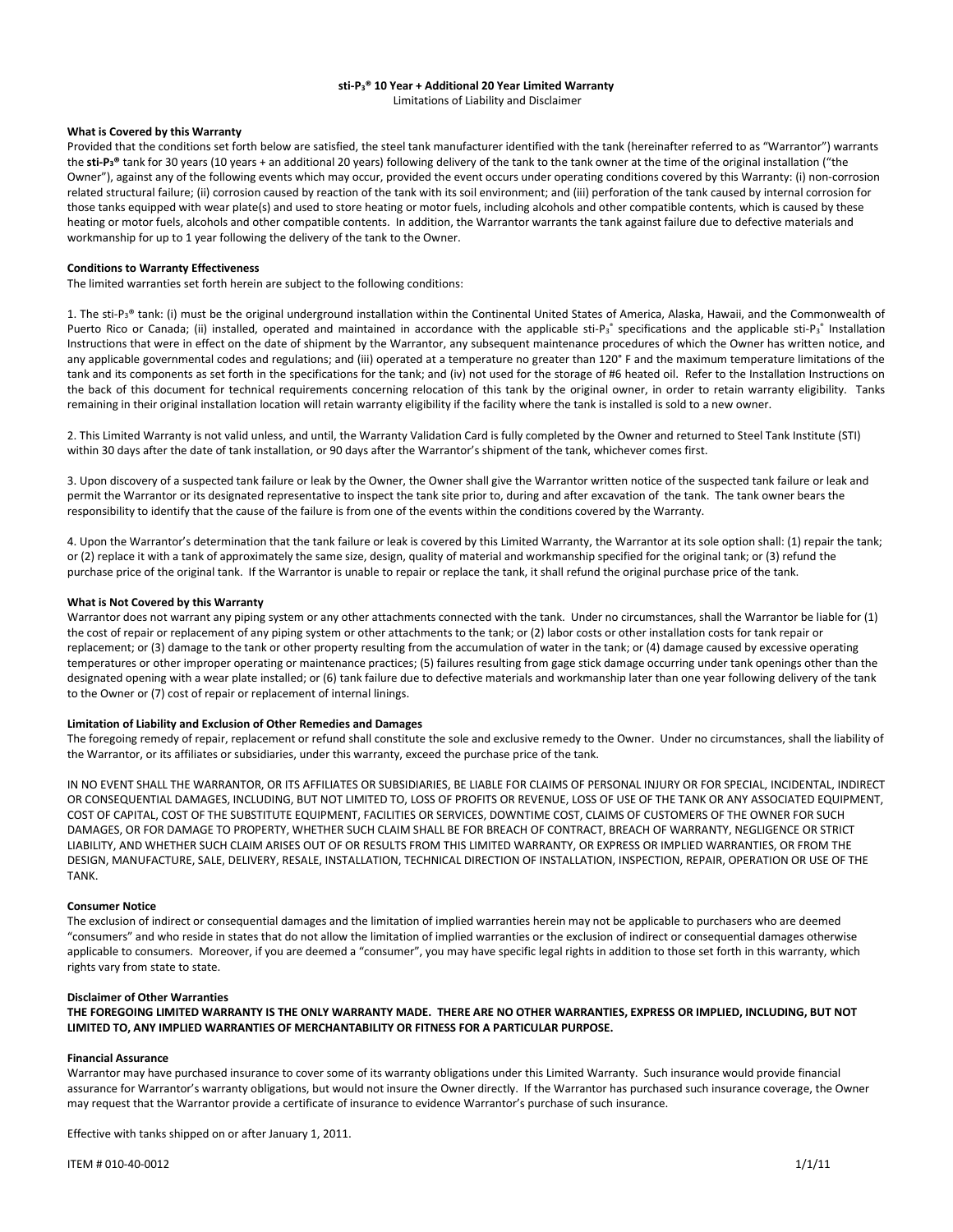# **INSTALLATION INSTRUCTIONS FOR STI-P3 ® UNDERGROUND STEEL STORAGE TANKS**

## **1.0 EXCAVATION AND BEDDING**

- 1.1 The bottom of the excavation shall be covered with a minimum of 12 inches (305 mm) of bedding, suitably graded and leveled. Bedding and backfill material surrounding the tank, to a width and depth of 12 inches (305 mm) all around the tank, shall be clean material.
- 1.2 Where anchoring by means of a concrete pad, the tank shall not be placed directly on the pad. Bedding material at least 6 inches (152.4 mm) deep must be spread evenly over the dimensions of the pad to separate the tank from the pad.
- 1.3 Bedding and backfill material shall consist of homogenous pea gravel, crushed stone, clean sand, natural earthen materials, or excavatable flowable fill. Crushed stone, clean sand and natural earthen materials shall be capable of passing 100% through a 1/2 inch (13 mm) sieve and no more than 12% by dry weight through a #200 sieve (0.0029 inch (0.0754 mm)). Pea gravel shall be no larger than 3/4-inch (19 mm). Flowable fill shall meet the National Ready Mixed Concrete Association for Controlled Low Strength materials (CLSM) with strength ranging from 70 – 150 psi and shall be installed in accordance with good engineering practice. The materials shall be free of all foreign materials, such as but not limited to, bricks, metals, concrete and plastics.
- 1.4 The backfill material may be from the tank site if it meets this description, or it may be delivered to the site from another source.
- 1.5 Sand or natural earthen materials used as backfill shall be placed into the excavation in 12-18 inch (305- 458 mm) vertical lifts, compacted after each lift, at least 60% up the vertical height of the tank.
- 1.6 If earthen material from the site, or other earthen material, is to be used as bedding or backfill material, a minimum of four 1 cu.ft. samples shall be taken from different locations which are representative of the backfill material and the site. Samples shall be sieved to determine if the material complies with this specification.
- 1.7 In a tidal area, the tank "bedding" material shall be crushed stone or pea gravel. Sand and natural earthen material may be used only if measures are taken to prevent washout of material during the design life of the system.

### **2.0 AIR TEST AT JOB SITE**

- 2.1 Temporary plugs and thread protectors installed by the manufacturer shall be removed. Apply compatible, non-hardening pipe sealant to internal bushing threads. Permanent metal plugs shall be installed at all unused openings.
- 2.2 If the manufacturer has shipped a double wall tank with a vacuum on the interstitial space, read and record the vacuum pressure. If the vacuum gauge reading has dropped more than 2 inches Hg (6.77 kPa), from the level at which it was shipped, contact the tank manufacturer.
- 2.3 To conduct a soap solution/air pressure test, follow these steps:
	- 1. The nylon bushings in sti-P3® tanks shall not be removed from the unused openings. Plugs used to temporarily seal the tank for the above ground air test, but later removed for pipe installation, shall not be over tightened. Do not cross thread or damage the nylon bushings when replacing plugs or installing required tank piping.
	- 2. Test pressure shall be maintained at, without exceeding, 5 psig (34.5 kPa) while a soap solution is applied to the area of pipe connections and welds.
	- 3. Dual wall tanks shall require different air pressure testing procedures. Do not connect a high pressure air line directly to the interstitial monitoring port. A factory applied vacuum within the interstitial space can be used in lieu of, or in addition to, the air test procedure. Consult tank fabricator for air test recommendations. Do not apply a vacuum to the primary tank or a single wall tank. PEI/RP 100-00 also provides guidelines.
	- 4. Take necessary safety precautions during air tests. Do not leave tanks unattended. Avoid standing at the head of the tank, especially while applying air pressure. Use an air-pressure relief valve.
- 2.4 In lieu of the air pressure test described above, a vacuum may be applied to the interstice of a double-wall tank. DO NOT APPLY A VACUUM TO THE PRIMARY TANK OF A DOUBLE-WALL TANK OR TO A SINGLE-WALL TANK. A vacuum of 6 inches Hg (20.3 kPa) is to be applied to the interstice. The vacuum shall be held without a loss for one hour on tanks less than 20,000 gallons and for 2 hours for tanks greater than or equal to 20,000 gallons. If this vacuum cannot be held for the specified time interval, then perform the air test procedure described in section 2.3.

### **3.0 COATING INSPECTION**

- 3.1 Before placing the tank in the excavation, all dirt clods and similar foreign matter shall be cleaned from the tank, and areas of coating damage shall be repaired with touch-up coating kit provided.
- 3.2 Clean damaged coating areas through removal of surface rust, dirt, contaminants and disbonded coating prior to application of touchup coating (see SSPC SP-2 "Hand Tool Cleaning" or SP-3 "Power Tool Cleaning" for additional guidance).

### **4.0 TANK HANDLING & PREPARATION**

- 4.1 Controlled off-loading of the tank shall be allowed.
- 4.2 Equipment to lift the tank shall be of adequate size to lift and lower the tank without dragging or dropping to ensure there is no damage to the tank or the coating.
- 4.3 Tanks shall be carefully lifted and lowered by use of cables or chains of adequate length attached to the lifting lugs provided. A spreader bar shall be used where necessary. Under no circumstances shall chains or slings be used around the tank shell.
- 4.4 Follow label instructions including those at tank openings.
- 4.5 This tank requires venting. Refer to applicable local codes and PEI RP-100 for proper installation.

# **5.0 ANODE INTEGRITY**

- 5.1 sti-P3® tanks may be equipped with either zinc or magnesium anodes. Whereas magnesium anodes are designed only for installation in soil resistivities of 2000 ohms-cm or greater, zinc anodes are effective in all soil resistivities.
- 5.2 After a sti-P3® tank has been placed in the excavation, if anode is connected by a lead wire, attachment to the tank shall be checked to assure this connection has not been damaged. Where damaged, the connection must be re-established in strict accordance with this specification.
- 5.3 To assure immediate operation of cathodic protection system, each anode shall be thoroughly saturated with water at time of backfill operations.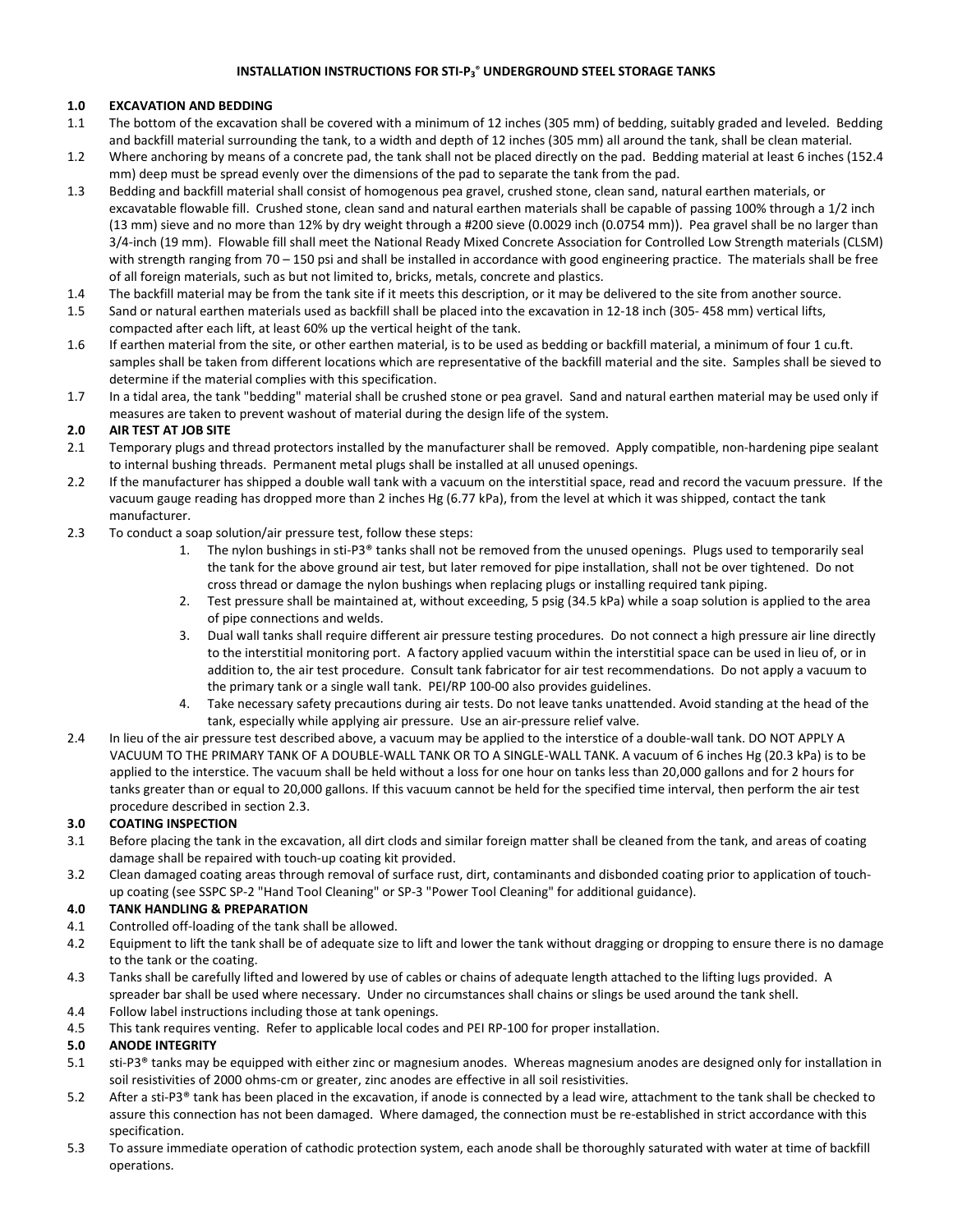# **6.0 ANCHORING**

- 6.1 High water tables or partially flooded excavation sites exert significant buoyant forces on tanks. Buoyant forces are partially resisted by the weight of the tank, the backfill and the pavement atop the tank. Additional buoyant restraint, when required, shall be obtained by using properly designed hold-down straps in conjunction with concrete hold-down slabs or deadman anchors. The use of steel cable and/or round bar as hold-down straps on the tank is prohibited.
- 6.2 If a metallic hold-down strap is used, a pad of inert insulating di-electric material must be used to insulate the hold-down strap from the tank. The separating pad shall be wider than the hold-sown straps, which will prevent direct contact between the straps and the tank shell. This pad is not required if the hold-down strap is fabricated from non-conductive material.
- 6.3 Ballasting the tank may be necessary. When water is used as the ballast material, it shall only be potable water and shall not remain in the tank longer than 60 days. During construction, adequately vent all tank spaces. If product is used as ballast, proper precautions must be taken to prevent fires, spills, leaks, and other associated accidents. Monitor product level frequently to ensure there has been no unaccounted loss of product. Do not over tighten hold-down straps beyond snug and do not re-tighten hold-down straps after ballasting.

## **7.0 BACKFILLING**

- 7.1 Homogeneous backfill similar to bedding material shall be placed carefully around the entire tank to create a uniform homogeneous environment. Avoid damage to coating especially where tamping is required.
- 7.2 Installing and tamping backfill along the bottom sides of the tank shall ensure that the tank is fully and evenly supported around the bottom quadrant.
- 7.3 Prior to backfilling to top of tank, all openings shall be visually inspected to assure that the sti-P3® nylon bushings remain in place. Where flanged openings have been used, isolation of the flange gaskets shall be confirmed with a continuity tester. No current shall pass through the factory installed flange gaskets. Isolation of the fittings is required to assure tank integrity. If the tank is to be installed in the presence of an impressed current system, the effect of the system must be considered on the sti-P3® tank. The corrosion consultant must consider including the sti-P3® tank into the design of the impressed current system.

### **8.0 FINAL AIR TEST**

- 8.1 Install required tank piping using compatible non-hardening sealant, taking care not to cross thread or damage the non-metallic bushings. Torque of 400 to 1,000 ft-lbs (542.3 to 1355.8 N-m) may be required to fully insert pipe.
- 8.2 Where air or hydrostatic testing is required after installation the pressure shall not be in excess of 5 psig (34.5 kPa) as measured at the top of the tank. A soap solution shall be applied around pipe connectors while air test is being performed.

#### **9.0 TANK MONITORING SYSTEM INSTALLATION**

- 9.1 Each tank shall have a cathodic protection monitoring station (PP4®, PP2®, PP1®, or other) installed in such a way so that there will be at least a tank structure lead easily accessible and identifiable at the finish grade and provide easy placement of a reference electrode during monitoring.
- 9.2 If your tank is equipped with a Protection Prover 4 (PP4), remove the unit from the shipping carton and inspect for damage. (See the separate manufacturers' installation instructions for specific details.)
- 9.3 Prior to installation of the PP4®, remove the plastic bag from the reference cell element. After the tanks have been placed in the excavation, position the reference cell element midway from front to back between two tanks so that it is covered by 6 inches (152mm) of moist bedding material.
- 9.4 Drape the flexible pipe up to the top of the tank and temporarily secure the pipe to prevent damage during backfill operations. Backfill the excavation until the tanks are almost covered.
- 9.5 Locate the PP4<sup>®</sup> test head in its approximate final position and support with a wooden stake or other similar device. Connect the appropriate tank test wire from the reference cell element to the black test lead already installed on the tank using the hardware supplied or by performing a field splice.
- 9.6 Assure that the wire connection is strong by simultaneously placing tension on the wire at either side of the connection point. Protect the wire connection from corrosion using the material supplied with the PP4® or by wrapping the connection in half lapped layers of rubber and PVC electrical tape.
- 9.7 The test head shall be placed in a small grade manhole to protect it from vehicular traffic or set directly in the concrete covering for the excavation. During pouring of the at-grade slab protect the metal contact points on the test head from being covered by concrete.
- 9.8 If your tank is equipped with a Protection Prover  $2^{\circ}$  (PP2 $^{\circ}$ ), prior to completion of the backfill, the monitoring terminal located near the top of the tank must be positioned as follows:
- 9.8.1 Select a terminal location on a pipe near grade that will be accessible through a grade manhole upon completion of installation.
- 9.8.2 Loosen the black nylon pipe lashing by releasing the locking tab. Uncoil enough lead wire from the tank mounting lug to reach the terminal location with an additional 4 feet (1.2 m) of slack.
- 9.8.3 Secure the PP2® terminal to the pipe by tightening the black nylon pipe lashing. The lead wire terminations shall remain sealed.
- 9.8.4 Route wire to avoid strain or breakage during backfill. Do not cover PP2® terminal with backfill material.
- 9.9 If the tank is equipped with a Protection Prover 1 (PP1<sup>®</sup>) monitoring system, which includes a monitoring test station mounted at the end of the tank, prior to any backfilling, extend the monitoring system to 4 inches (102 mm) below grade level without pulling it out of the mounting bracket. The PP1® test station shall be protected by a grade manhole of  $7\frac{\cancel{1}}{1}$  inches (191 mm) minimum diameter.

### **10.0 TANK EQUIPMENT**

10.1 Contact between the steel tank and all other structures such as external and internal piping, pumps, valves, gauge and monitoring equipment, and grounding systems, will nullify the cathodic protection design. Prior to backfill, a simple continuity test between the tank lead wire and each connected system will verify the electrical isolation. Continuity shall not be present. After backfill, continuity can be checked with a high impedance voltmeter by fixing a copper/copper sulfate reference cell in the soil and contacting all structures with the other voltmeter lead wire. Do not move the reference cell. Potential differences between the tank to soil and all other structures to soil must exceed 10 millivolts to verify electrical isolation.